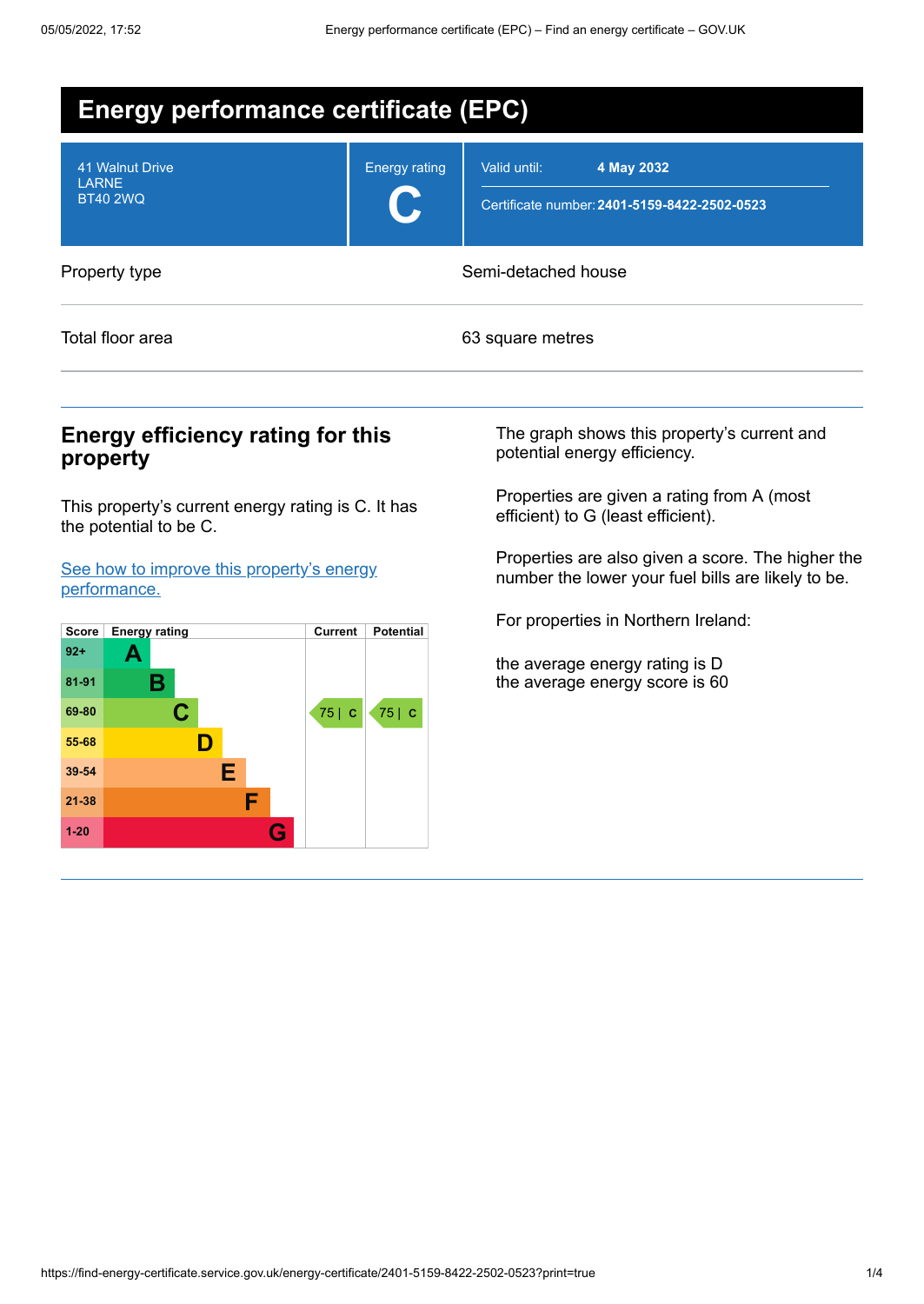# **Breakdown of property's energy performance**

This section shows the energy performance for features of this property. The assessment does not consider the condition of a feature and how well it is working.

Each feature is assessed as one of the following:

- very good (most efficient)
- good
- average
- poor
- very poor (least efficient)

When the description says "assumed", it means that the feature could not be inspected and an assumption has been made based on the property's age and type.

| <b>Feature</b>       | <b>Description</b>                       | Rating    |
|----------------------|------------------------------------------|-----------|
| Wall                 | Cavity wall, filled cavity               | Good      |
| Roof                 | Pitched, 300 mm loft insulation          | Very good |
| Window               | Fully double glazed                      | Average   |
| Main heating         | Boiler and radiators, mains gas          | Good      |
| Main heating control | Programmer, room thermostat and TRVs     | Good      |
| Hot water            | From main system                         | Good      |
| Lighting             | Low energy lighting in all fixed outlets | Very good |
| Floor                | Solid, insulated (assumed)               | N/A       |
| Secondary heating    | None                                     | N/A       |

## **Primary energy use**

The primary energy use for this property per year is 189 kilowatt hours per square metre (kWh/m2).

| <b>Environmental impact of this</b><br>property                                                        |                 | This property produces                                                                                                                                        | 2.1 tonnes of CO2 |
|--------------------------------------------------------------------------------------------------------|-----------------|---------------------------------------------------------------------------------------------------------------------------------------------------------------|-------------------|
| This property's current environmental impact<br>rating is C. It has the potential to be C.             |                 | This property's potential<br>production                                                                                                                       | 2.1 tonnes of CO2 |
| Properties are rated in a scale from A to G<br>based on how much carbon dioxide (CO2) they<br>produce. |                 | By making the recommended changes, you<br>could reduce this property's CO2 emissions by<br>0.0 tonnes per year. This will help to protect the<br>environment. |                   |
| Properties with an A rating produce less CO2                                                           |                 |                                                                                                                                                               |                   |
| than G rated properties.                                                                               |                 | Environmental impact ratings are based on<br>assumptions about average occupancy and                                                                          |                   |
| An average household<br>produces                                                                       | 6 tonnes of CO2 | energy use. They may not reflect how energy is<br>consumed by the people living at the property.                                                              |                   |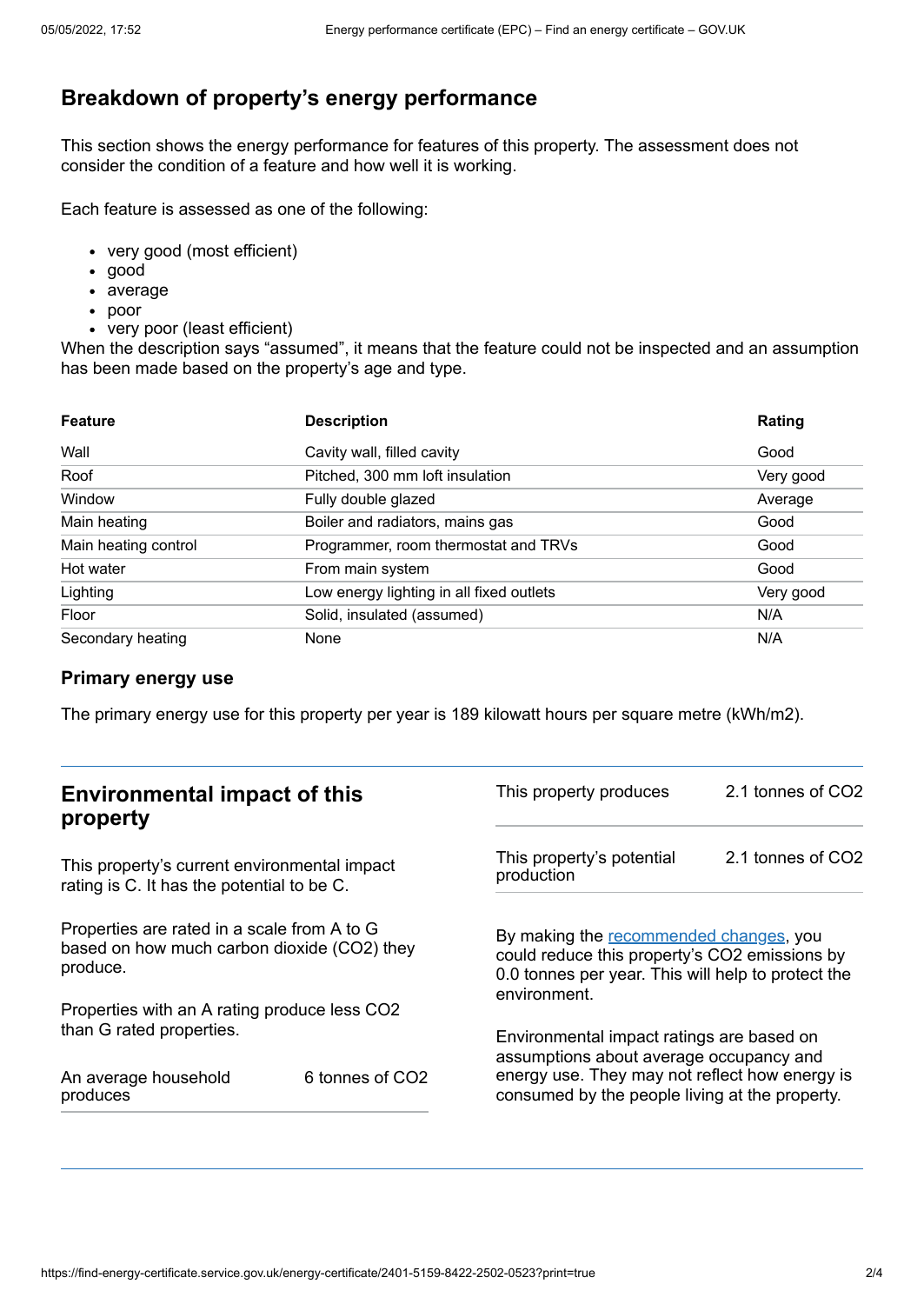# <span id="page-2-0"></span>**Improve this property's energy performance**

By following our step by step recommendations you could reduce this property's energy use and potentially save money.

Carrying out these changes in order will improve the property's energy rating and score from C (75) to C (75).

| Step                         | <b>Typical installation cost</b> | <b>Typical yearly saving</b> |
|------------------------------|----------------------------------|------------------------------|
| 1. Solar water heating       | £4.000 - £6.000                  | £23                          |
| 2. Solar photovoltaic panels | £3.500 - £5.500                  | £347                         |

## **Paying for energy improvements**

Find energy grants and ways to save energy in your home. [\(https://www.gov.uk/improve-energy-efficiency\)](https://www.gov.uk/improve-energy-efficiency)

# **Estimated energy use and potential savings**

| Estimated yearly energy<br>cost for this property | £497 |
|---------------------------------------------------|------|
| Potential saving                                  | $+1$ |

The estimated cost shows how much the average household would spend in this property for heating, lighting and hot water. It is not based on how energy is used by the people living at the property.

The potential saving shows how much money you could save if you complete each [recommended](#page-2-0) step in order.

## **Heating use in this property**

Heating a property usually makes up the majority of energy costs.

## **Potential energy savings by installing insulation**

The assessor did not find any opportunities to save energy by installing insulation in this property.